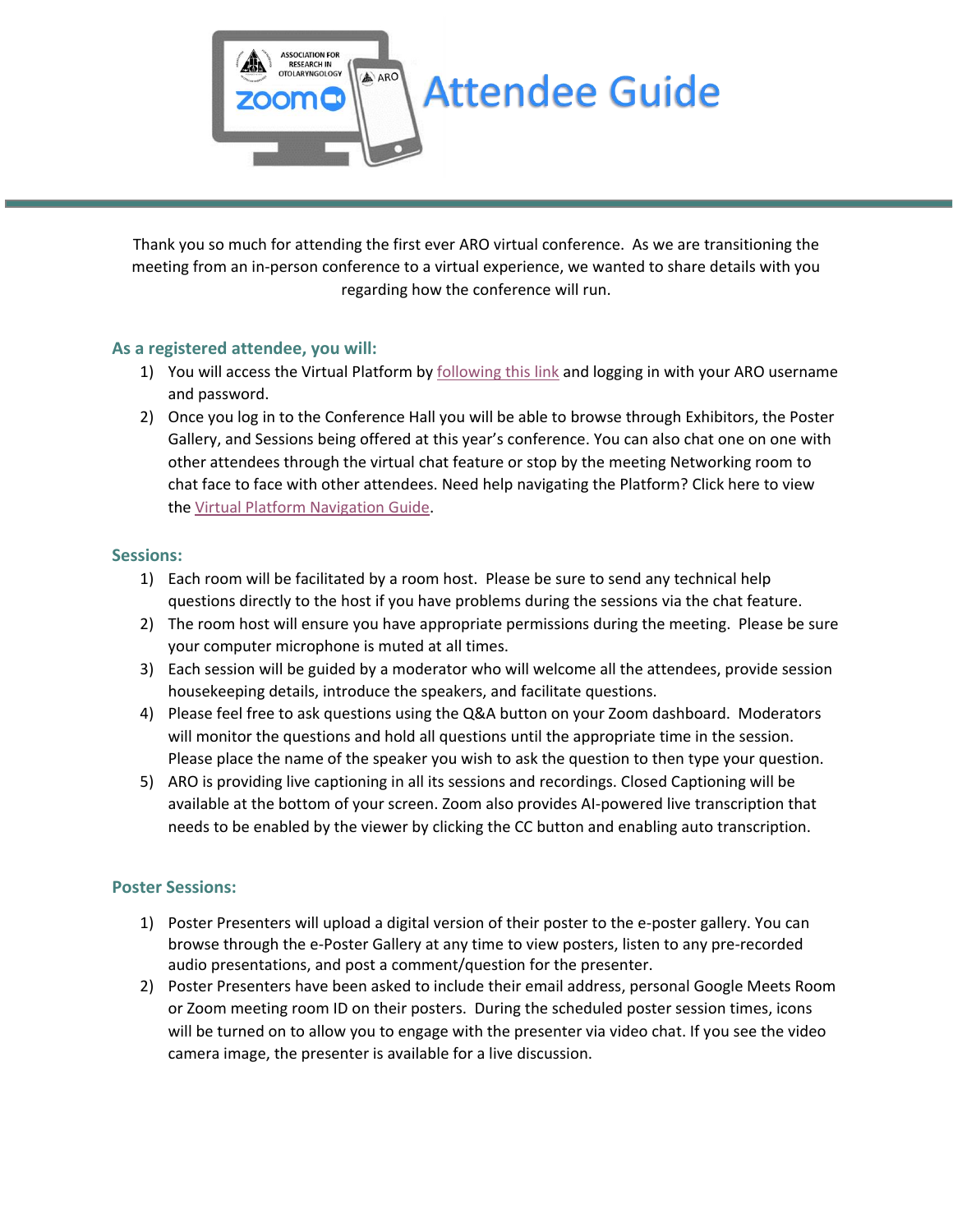

### **Exhibitor Hours:**

- 1) Please be sure to visit the Exhibitors via the Virtual Conference.
- 2) All exhibitors and contact information can be found in the online Program Book or on the main page of the Conference Platform in the Exhibitor hall.

### **Zoom:**

## **GETTING STARTED WITH ZOOM**

- 1. **Where do I download the latest version of Zoom?** You can download the latest version of Zoom from our Download Center. Learn more [about downloading Zoom.](https://support.zoom.us/hc/en-us/articles/201362233)
- 2. **How to I use Zoom on my PC or Mac?** [After downloading Zoom, learn how to use the Zoom Desktop Client.](https://support.zoom.us/hc/en-us/articles/201362033-Getting-Started-on-PC-and-Mac)
- 3. **How do I sign up for Zoom?** You can sign up for a free Zoom account at [zoom.us/signup.](https://zoom.us/signup)

### **JOINING A MEETING**

1. **How do I use my computer/device's audio instead of using a phone?**

On most devices, you can join computer/device audio by clicking Join Audio, Join with Computer Audio, or Audio to access the audio settings. [Learn more about connecting](https://support.zoom.us/hc/en-us/articles/201362283-How-Do-I-Join-or-Test-My-Computer-Audio-)  [your audio.](https://support.zoom.us/hc/en-us/articles/201362283-How-Do-I-Join-or-Test-My-Computer-Audio-)

2. **Can I Use Bluetooth Headset?**

Yes, as long as the Bluetooth device is compatible with the computer or mobile device that you are using.

3. **Do I have to have a webcam to join on Zoom?**

While you are not required to have a webcam to join a Zoom Meeting or Webinar, you will not be able to transmit video of yourself unless you do. Without a webcam, you will be able to listen and speak during the meeting, share your screen, and view the webcam video of other participants.

### **TIPS**

- 1. You can enter and exit the meeting as often as you need. To exit the meeting, click the red "exit meeting" on the bottom right-hand of your screen.
- 2. You can leave a meeting and enter a concurrent meeting as often as you would like. Please refer to the [schedule/itinerary planner](https://aro.societyconference.com/v2/) to join all sessions.